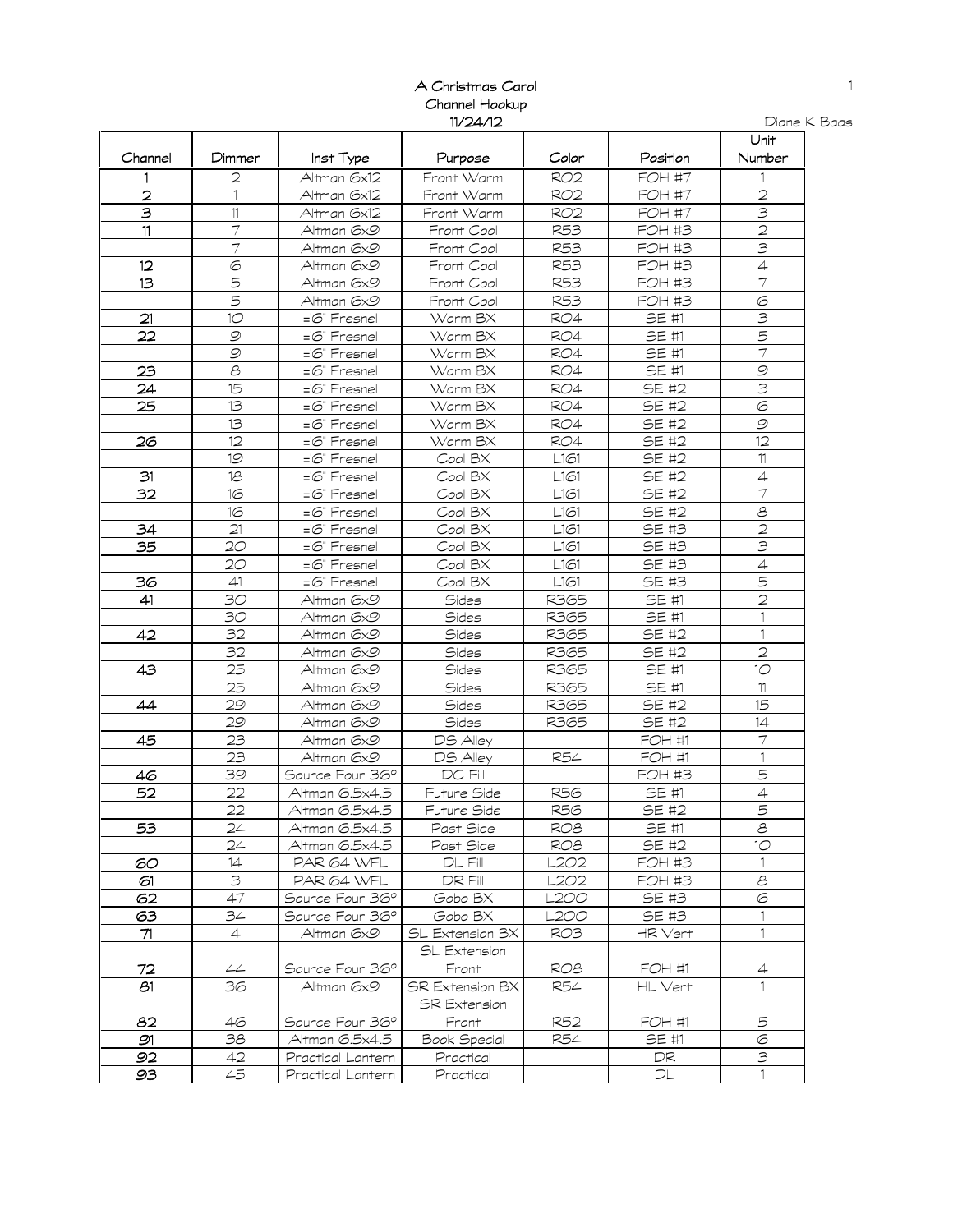#### A Christmas Carol Channel Hookup 11/24/12

|         |     | Practical         |                 |       |               |                 |
|---------|-----|-------------------|-----------------|-------|---------------|-----------------|
| 94      | 17  | Footlights        | Footlights      |       | DS            |                 |
| 95      | 36  | PAR 64 WFL        | Tim's Grave     | R56x2 | SE #2         | 13 <sup>°</sup> |
| 99      | 48  | Source Four 36°1  | Knocker Special |       | <b>FOH #1</b> | З               |
| 125     | 26  | $=$ $6$ " Fresnel | Bell Table      | R68   | SE #4         |                 |
| 101-107 | N/A | <b>KOPup</b>      | Wash            |       | <b>FOH #1</b> |                 |
| 111-117 | N/A | <b>K9Pup</b>      | Wash            |       | <b>FOH #1</b> | G               |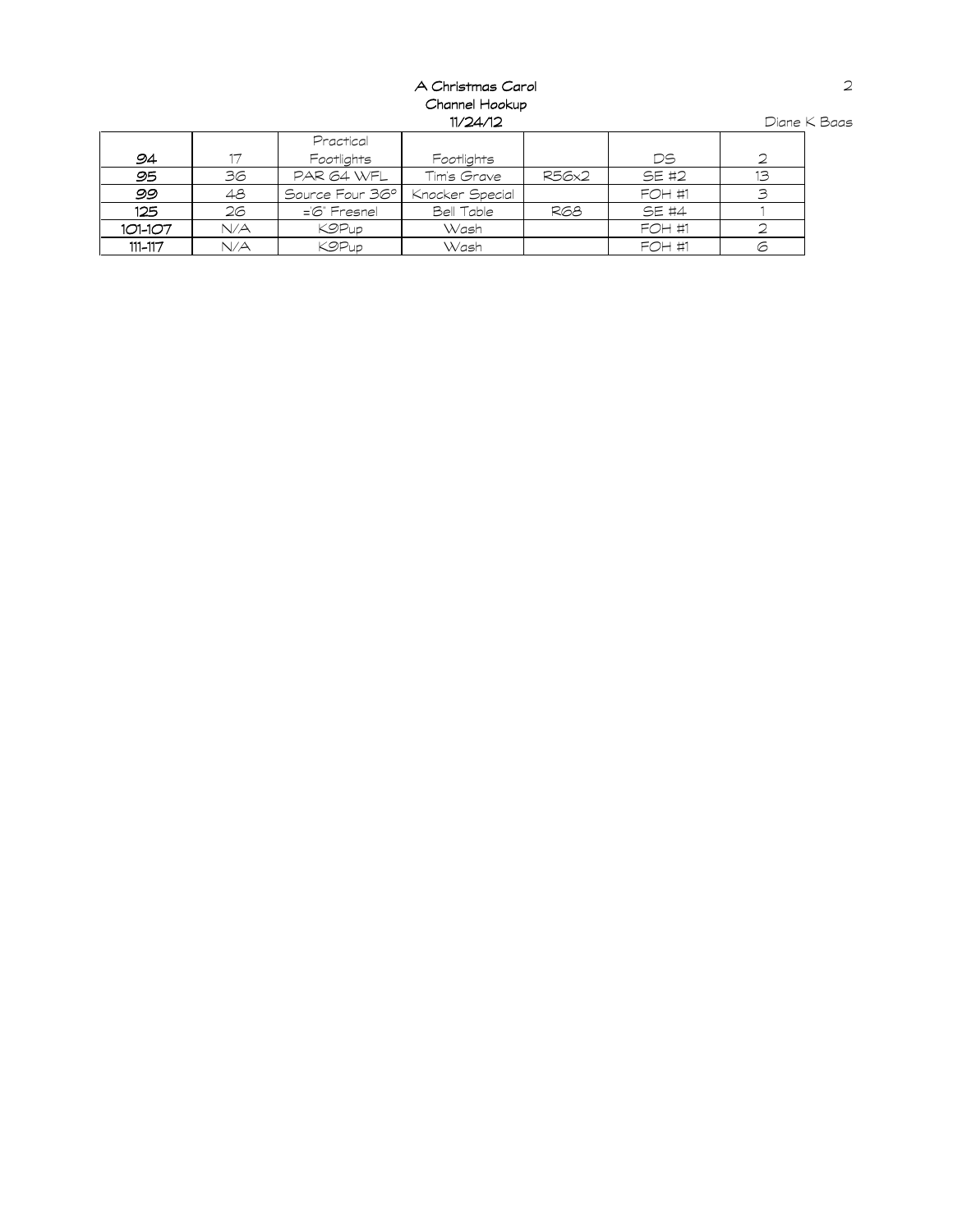### A Christmas Carol Dimmer Hookup 11/24/12

| пr<br>ه م | $\mathbf{r}$ |
|-----------|--------------|
|           |              |

|                |         |                      |                                                                 |                 |               | Unit           |
|----------------|---------|----------------------|-----------------------------------------------------------------|-----------------|---------------|----------------|
| Dimmer         | Channel | Inst Type            | Purpose                                                         | Color           | Position      | Number         |
| 1              | 2       | Altman 6x12          | Front Warm                                                      | <b>RO2</b>      | <b>FOH #7</b> | 2              |
| 2              | 1       | Altman 6x12          | Front Warm                                                      | <b>RO2</b>      | <b>FOH #7</b> | 1              |
| 3              | 61      | PAR 64 WFL           | DR FIII                                                         | L2O2            | <b>FOH #3</b> | 8              |
|                |         |                      | SL Extension                                                    |                 |               |                |
| 4              | 71      | Altman 6x9           | ΒX                                                              | <b>RO3</b>      | HR Vert       |                |
| 5              | 13      | Altman 6x9           | Front Cool                                                      | <b>R53</b>      | <b>FOH #3</b> | 6              |
|                | 13      | Altman 6x9           | Front Cool                                                      | <b>R53</b>      | <b>FOH #3</b> | $\overline{7}$ |
| 6              | 12      | Altman 6x9           | Front Cool                                                      | <b>R53</b>      | <b>FOH #3</b> | $\overline{4}$ |
| 7              | $11$    | Altman 6x9           | Front Cool                                                      | <b>R53</b>      | <b>FOH #3</b> | 3              |
|                | 11      | Altman 6x9           | Front Cool                                                      | <b>R53</b>      | <b>FOH #3</b> | $\overline{2}$ |
| 8              | 23      | ='6" Fresnel         | Warm BX                                                         | RO4             | SE #1         | $\mathcal{Q}$  |
| $\mathcal{Q}$  | 22      | ='6" Fresnel         | Warm BX                                                         | RO4             | SE #1         | $\overline{7}$ |
|                | 22      | ='6" Fresnel         | Warm BX                                                         | <b>RO4</b>      | SE #1         | 5              |
| 1 <sup>o</sup> | 21      | ='6" Fresnel         | Warm BX                                                         | <b>RO4</b>      | SE #1         | 3              |
| 11             | 3       | Altman 6x12          | Front Warm                                                      | <b>RO2</b>      | <b>FOH #7</b> | $\mathcal{B}$  |
| 12             | 26      | ='6" Fresnel         | Warm BX                                                         | <b>RO4</b>      | SE #2         | 12             |
| 13             | 25      | ='6" Fresnel         | Warm BX                                                         | <b>RO4</b>      | SE #2         | $\mathcal{Q}$  |
|                | 25      | ='6" Fresnel         | Warm BX                                                         | <b>RO4</b>      | SE #2         | 6              |
| 14             | 60      | PAR 64 WFL           | $DL$ Fill                                                       | L2O2            | <b>FOH #3</b> |                |
| 15             | 24      | ='6" Fresnel         | Warm BX                                                         | <b>RO4</b>      | SE #2         | $\mathcal{B}$  |
| 16             | 32      | ='6" Fresnel         | Cool BX                                                         | L161            | <b>SE #2</b>  | $\mathcal S$   |
|                | 32      | ='6" Fresnel         | Cool BX                                                         | L161            | SE #2         | $\overline{7}$ |
|                |         |                      |                                                                 |                 |               |                |
| 17             | 94      | Practical Footlights | Footlights                                                      |                 | DS            | 2              |
| 18             | 31      | ='6" Fresnel         | $\mathop{\mathcal{C}\mathit{ool}}\nolimits\mathop{\mathsf{BX}}$ | L161            | SE #2         | $\overline{4}$ |
| 19             | 26      | ='6" Fresnel         | Cool BX                                                         | L161            | SE #2         | 11             |
| 20             | 35      | ='6" Fresnel         | Cool BX                                                         | L161            | SE #3         | $\overline{4}$ |
|                | 35      | ='6" Fresnel         | Cool BX                                                         | L161            | SE #3         | $\mathfrak{S}$ |
| 21             | 34      | ='6" Fresnel         | Cool BX                                                         | L161            | SE #3         | $\overline{2}$ |
| 22             | 52      | Altman 6.5x4.5       | Future Side                                                     | <b>R56</b>      | SE #2         | 5              |
|                | 52      | Altman 6.5x4.5       | Future Side                                                     | <b>R56</b>      | SE #1         | $\overline{4}$ |
| 23             | 45      | Altman 6x9           | DS Alley                                                        | <b>R54</b>      | FOH #1        |                |
|                | 45      | Altman 6x9           | DS Alley                                                        |                 | FOH #1        | $\overline{7}$ |
| 24             | 53      | Altman 6.5x4.5       | Past Side                                                       | RO <sub>8</sub> | SE #2         | 10             |
|                | 53      | Altman 6.5x4.5       | Past Side                                                       | ROB             | SE #1         | 8              |
| 25             | 43      | Altman 6x9           | Sides                                                           | R365            | SE #1         | 11.            |
|                | 43      | Altman 6x9           | Sides                                                           | R365            | SE #1         | 10             |
| 26             | 125     | $=\infty$ " Fresnel  | Bell Table                                                      | R68             | SE #4         | $\mathbf{1}$   |
| 29             | 44      | Altman 6x9           | Sides                                                           | R365            | SE #2         | 14             |
|                | 44      | Altman 6x9           | <b>Sides</b>                                                    | R365            | SE #2         | 15             |
| 30             | 41      | Altman 6x9           | Sides                                                           | R365            | SE #1         | $\mathbf{1}$   |
|                | 41      | Altman 6x9           | Sides                                                           | R365            | SE #1         | 2              |
| 32             | 42      | Altman 6x9           | Sides                                                           | R365            | SE #2         | 2              |
|                | 42      | Altman 6x9           | Sides                                                           | R365            | SE #2         | 1              |
| 34             | 63      | Source Four 36°      | Gobo BX                                                         | L200            | SE #3         | 1              |
|                |         |                      | <b>SR Extension</b>                                             |                 |               |                |
| 36             | 81      | Altman 6x9           | ВX                                                              | R54             | HL Vert       |                |
|                | 95      | PAR 64 WFL           | Tim's Grave                                                     | R56x2           | SE #2         | 13             |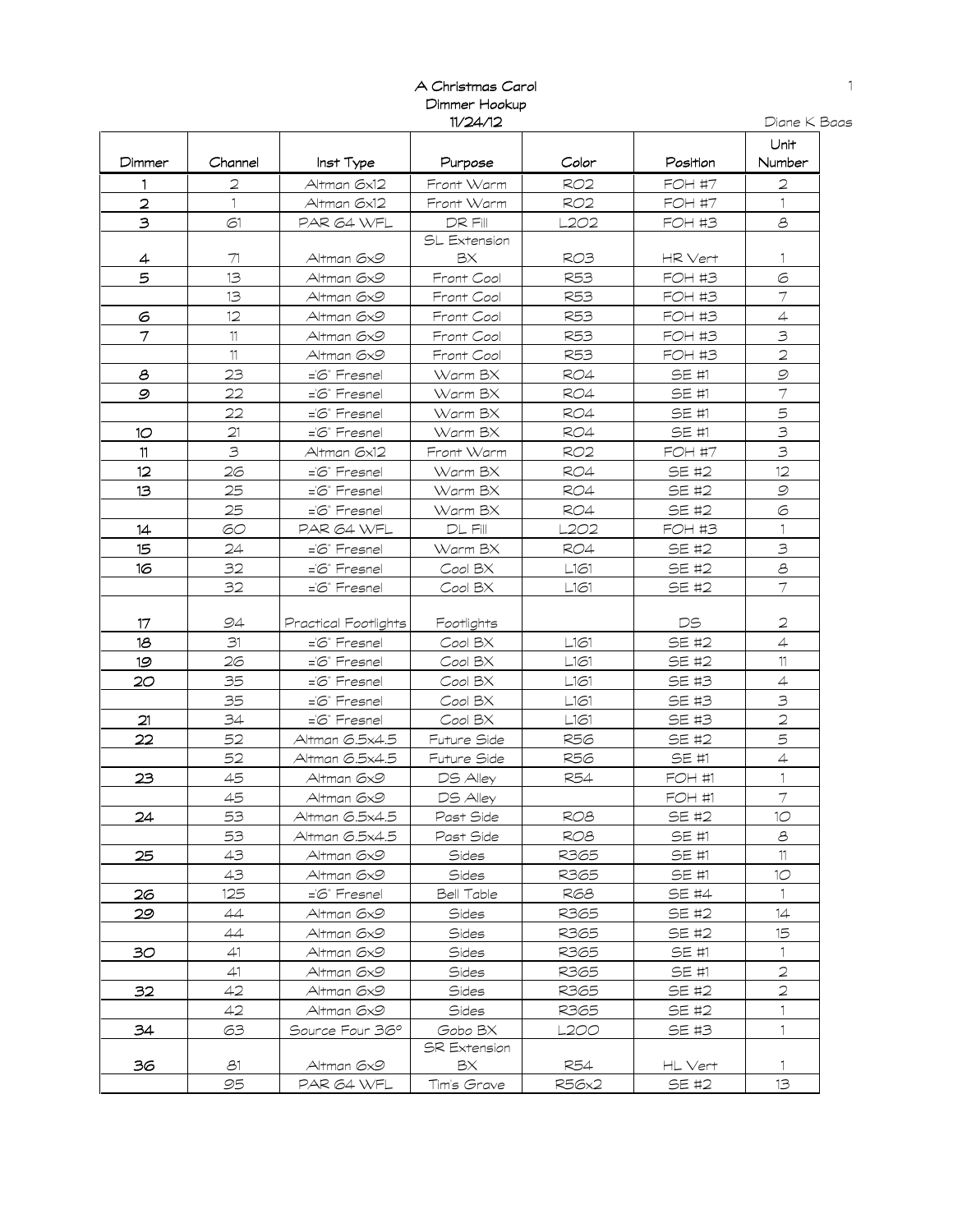# A Christmas Carol Dimmer Hookup 11/24/12

| 38  | 91          | Altman 6.5x4.5    | Book Special        | R54  | SE #1         | 6              |
|-----|-------------|-------------------|---------------------|------|---------------|----------------|
| 39  | 46          | Source Four 36°   | $DC$ $Fill$         |      | <b>FOH #3</b> | 5              |
| 41  | 36          | ='6" Fresnel      | Cool BX             | L161 | SE #3         | 5              |
| 42  | 92          | Practical Lantern | Practical           |      | DR            | 3              |
|     |             |                   | SL Extension        |      |               |                |
| 44  | 72          | Source Four 36°   | Front               | RO8  | <b>FOH #1</b> | $\overline{4}$ |
| 45  | 93          | Practical Lantern | Practical           |      | DL            |                |
|     |             |                   | <b>SR Extension</b> |      |               |                |
| 46  | 82          | Source Four 36°   | Front               | R52  | <b>FOH #1</b> | 5              |
| 47  | 62          | Source Four 36°   | Gobo BX             | L2OO | SE #3         | 6              |
|     |             |                   |                     |      |               |                |
| 48  | 99          | Source Four 36°   | Knocker Special     |      | FOH #1        | 3              |
| N/A | $111 - 117$ | <b>KOPup</b>      | Wash                |      | FOH #1        | 6              |
|     | 101-107     | <b>K9Pup</b>      | Wash                |      | FOH #1        | $\overline{2}$ |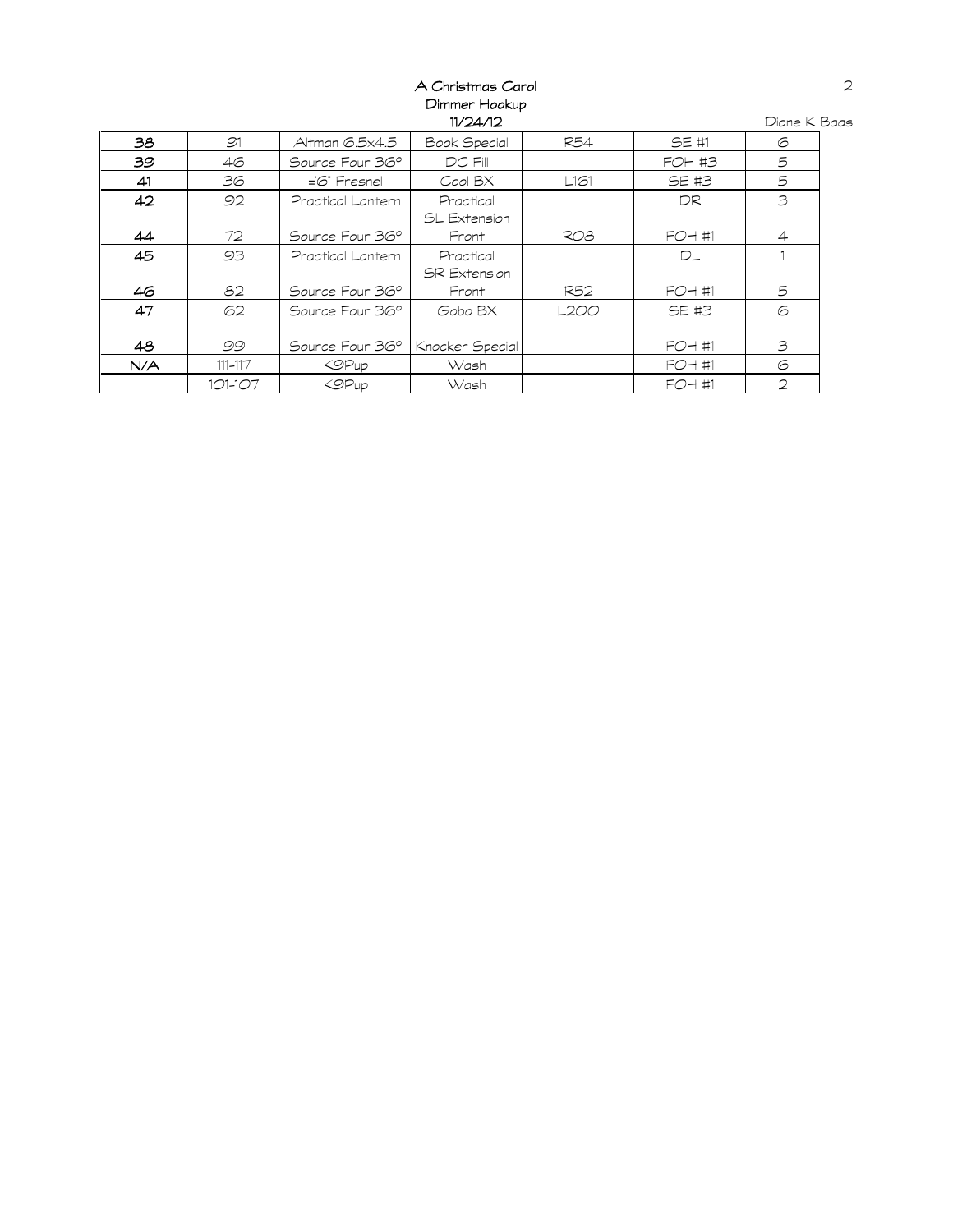### A Christmas Carol Instrument Schedule 11/24/12

|          | Unit           |                   |                     |                 |                |                          |
|----------|----------------|-------------------|---------------------|-----------------|----------------|--------------------------|
| Position | Number         | Inst Type         | Purpose             | Color           | Channel        | Dimmer                   |
|          |                | Practical         |                     |                 |                |                          |
| DL       | 1              | Lantern           | Practical           |                 | 93             | 45                       |
|          |                |                   |                     |                 |                |                          |
|          |                | Practical         |                     |                 |                |                          |
| DR       | 3              | Lantern           | Practical           |                 | 92             | 42                       |
|          |                |                   |                     |                 |                |                          |
|          |                | Practical         |                     |                 |                |                          |
| DS       | $\mathbf{C}$   | Footlights        | Footlights          |                 | 94             | 17                       |
|          |                |                   |                     |                 |                |                          |
| FOH #1   | $\mathbf{1}$   | Altman 6x9        | DS Alley            | R54             | 45             | 23                       |
|          | $\overline{2}$ | <b>KOPup</b>      | Wash                |                 | 101-107        | N/A                      |
|          |                | Source Four       |                     |                 |                |                          |
|          | 3              | 36°               | Knocker Special     |                 | 99             | 48                       |
|          |                | Source Four       | SL Extension        |                 |                |                          |
|          | $\overline{4}$ | 36°               | Front               | RO <sub>8</sub> | 72             | 44                       |
|          |                | Source Four       | <b>SR Extension</b> |                 |                |                          |
|          | 5              | 36°               | Front               | R52             | 82             | 46                       |
|          | $\circ$        | <b>KOPup</b>      | Wash                |                 | $111 - 117$    | N/A                      |
|          | $\tau$         | Altman 6x9        | DS Alley            |                 | 45             | 23                       |
|          |                |                   |                     |                 |                |                          |
| FOH #3   | $\mathbb{1}$   | PAR 64 WFL        | $\mathsf{DL}$ Fill  | L2O2            | 60             | 14                       |
|          | $\overline{2}$ | Altman 6x9        | Front Cool          | R53             | 11             | $\overline{7}$           |
|          | $\mathbf{B}$   | Altman 6x9        | Front Cool          | R53             | 11             | $\overline{\mathcal{I}}$ |
|          | $\overline{4}$ | Altman 6x9        | Front Cool          | R53             | 12             | 6                        |
|          |                | Source Four       |                     |                 |                |                          |
|          | 5              | 36°               | DC Fill             |                 | 46             | 39                       |
|          | $\sigma$       | Altman 6x9        | Front Cool          | <b>R53</b>      | 13             | 5                        |
|          | $\overline{7}$ | Altman 6x9        | Front Cool          | R53             | 13             | 5                        |
|          | $\mathcal{E}$  | PAR 64 WFL        | DR Fill             | L2O2            | 61             | $\overline{\mathbf{3}}$  |
|          |                |                   |                     |                 |                |                          |
| FOH #7   | 1              | Altman 6x12       | Front Warm          | <b>RO2</b>      | 1              | $\mathfrak{D}$           |
|          | $\overline{2}$ | Altman 6x12       | Front Warm          | <b>RO2</b>      | $\overline{2}$ | $\mathbf{1}$             |
|          | $\mathfrak{Z}$ | Altman 6x12       | Front Warm          | RO <sub>2</sub> | $\mathfrak{S}$ | 11                       |
|          |                |                   |                     |                 |                |                          |
|          |                |                   | <b>SR Extension</b> |                 |                |                          |
| HL Vert  |                | Altman 6x9        | BX                  | <b>R54</b>      | 81             | 36                       |
|          |                |                   |                     |                 |                |                          |
|          |                |                   | SL Extension        |                 |                |                          |
| HR Vert  | 1.             | Altman 6x9        | BХ                  | RO3.            | 71             | 4                        |
|          |                |                   |                     |                 |                |                          |
| SE #1    | $\mathbf{1}$   | Altman 6x9        | <b>Sides</b>        | R365            | 41             | 30                       |
|          | $\mathbf{C}$   | Altman 6x9        | Sides               | R365            | 41             | 30                       |
|          | $\beta$        | ='6" Fresnel      | Warm BX             | <b>RO4</b>      | 21             | 10 <sup>°</sup>          |
|          |                |                   |                     |                 |                |                          |
|          | 4              | Altman 6.5x4.5    | Future Side         | R56             | 52             | 22                       |
|          | 5              | $=$ $6$ " Fresnel | Warm BX             | RO4             | 22             | 9                        |
|          | 6              | Altman 6.5x4.5    | Book Special        | R54             | 91             | 38                       |
|          | $\tau$         | ='6" Fresnel      | Warm BX             | RO4             | 22             | $\circ$                  |
|          |                |                   |                     |                 |                |                          |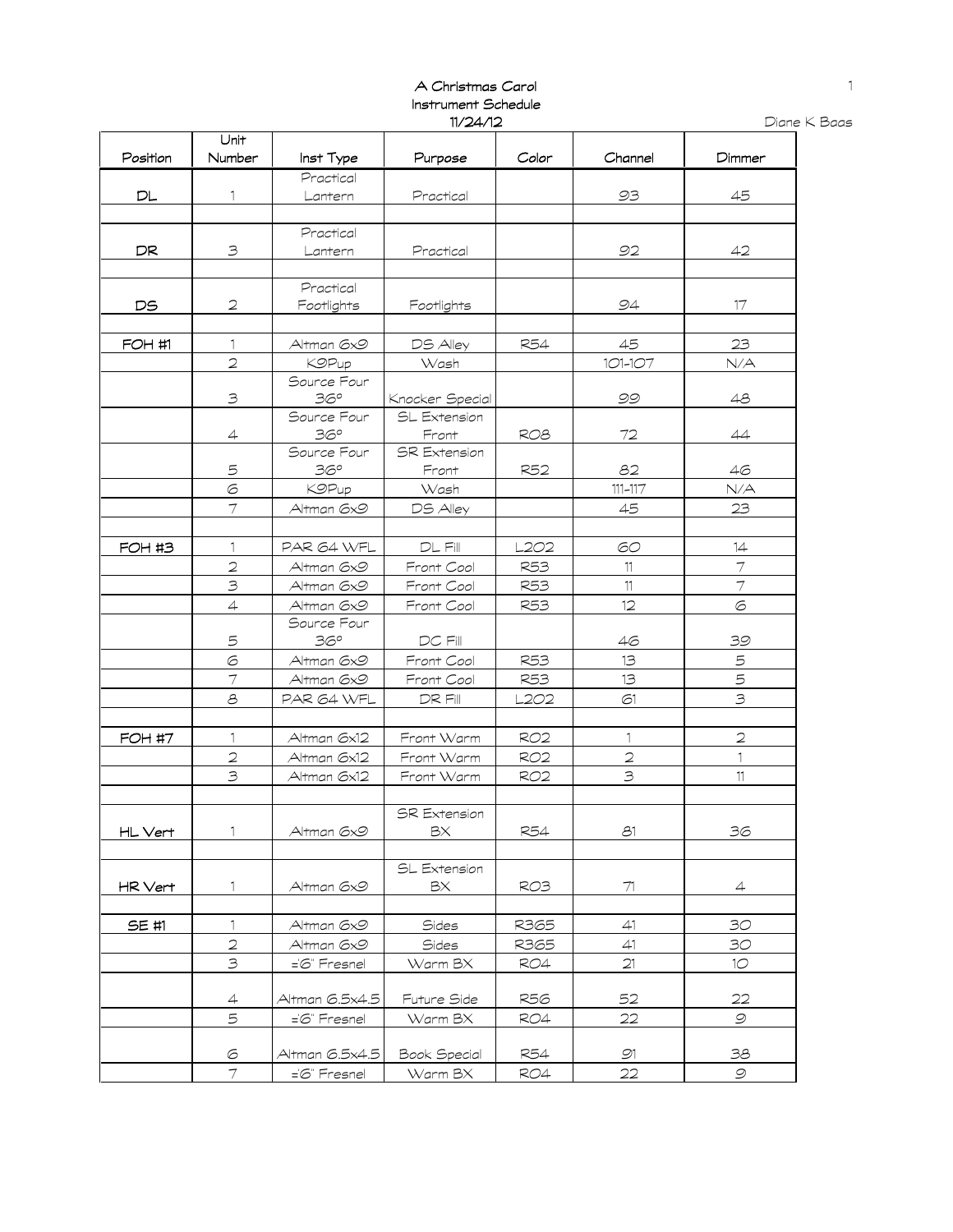## A Christmas Carol Instrument Schedule 11/24/12

|              | 8                       | Altman 6.5x4.5    | Past Side   | RO <sub>8</sub> | 53  | 24 |
|--------------|-------------------------|-------------------|-------------|-----------------|-----|----|
|              | $\mathcal{Q}$           | ='6" Fresnel      | Warm BX     | <b>RO4</b>      | 23  | 8  |
|              | 10 <sup>°</sup>         | Altman 6x9        | Sides       | R365            | 43  | 25 |
|              | 11                      | Altman 6x9        | Sides       | R365            | 43  | 25 |
|              |                         |                   |             |                 |     |    |
| SE #2        | 1                       | Altman 6x9        | Sides       | R365            | 42  | 32 |
|              | $\overline{2}$          | Altman 6x9        | Sides       | R365            | 42  | 32 |
|              | $\overline{\mathbf{3}}$ | ='6" Fresnel      | Warm BX     | <b>RO4</b>      | 24  | 15 |
|              | $\overline{4}$          | $=$ $6$ " Fresnel | Cool BX     | L161            | 31  | 18 |
|              |                         |                   |             |                 |     |    |
|              | 5                       | Altman 6.5x4.5    | Future Side | R56             | 52  | 22 |
|              | 6                       | ='6" Fresnel      | Warm BX     | <b>RO4</b>      | 25  | 13 |
|              | $\overline{7}$          | ='6" Fresnel      | Cool BX     | L161            | 32  | 16 |
|              | $\mathcal{E}$           | ='6" Fresnel      | Cool BX     | L161            | 32  | 16 |
|              | $\mathcal{Q}$           | ='6" Fresnel      | Warm BX     | RO4             | 25  | 13 |
|              |                         |                   |             |                 |     |    |
|              | 10                      | Altman 6.5x4.5    | Past Side   | ROB             | 53  | 24 |
|              | 11                      | ='6" Fresnel      | Cool BX     | L161            | 26  | 19 |
|              | 12                      | ='6" Fresnel      | Warm BX     | RO4             | 26  | 12 |
|              | 13                      | PAR 64 WFL        | Tim's Grave | <b>R56x2</b>    | 95  | 36 |
|              | 14                      | Altman 6x9        | Sides       | R365            | 44  | 29 |
|              | 15                      | Altman 6x9        | Sides       | R365            | 44  | 29 |
|              |                         |                   |             |                 |     |    |
|              |                         | Source Four       |             |                 |     |    |
| SE #3        | 1                       | 36°               | Gobo BX     | L2OO            | 63  | 34 |
|              | $\overline{2}$          | $=\,$ Fresnel     | Cool BX     | L161            | 34  | 21 |
|              | $\overline{\mathbf{3}}$ | ='6" Fresnel      | Cool BX     | L161            | 35  | 20 |
|              | $\overline{4}$          | ='6" Fresnel      | Cool BX     | L161            | 35  | 20 |
|              | 5                       | ='6" Fresnel      | Cool BX     | L161            | 36  | 41 |
|              |                         | Source Four       |             |                 |     |    |
|              | 6                       | 36°               | Gobo BX     | L200            | 62  | 47 |
|              |                         |                   |             |                 |     |    |
| <b>SE #4</b> | 1                       | ='6" Fresnel      | Bell Table  | <b>RG8</b>      | 125 | 26 |